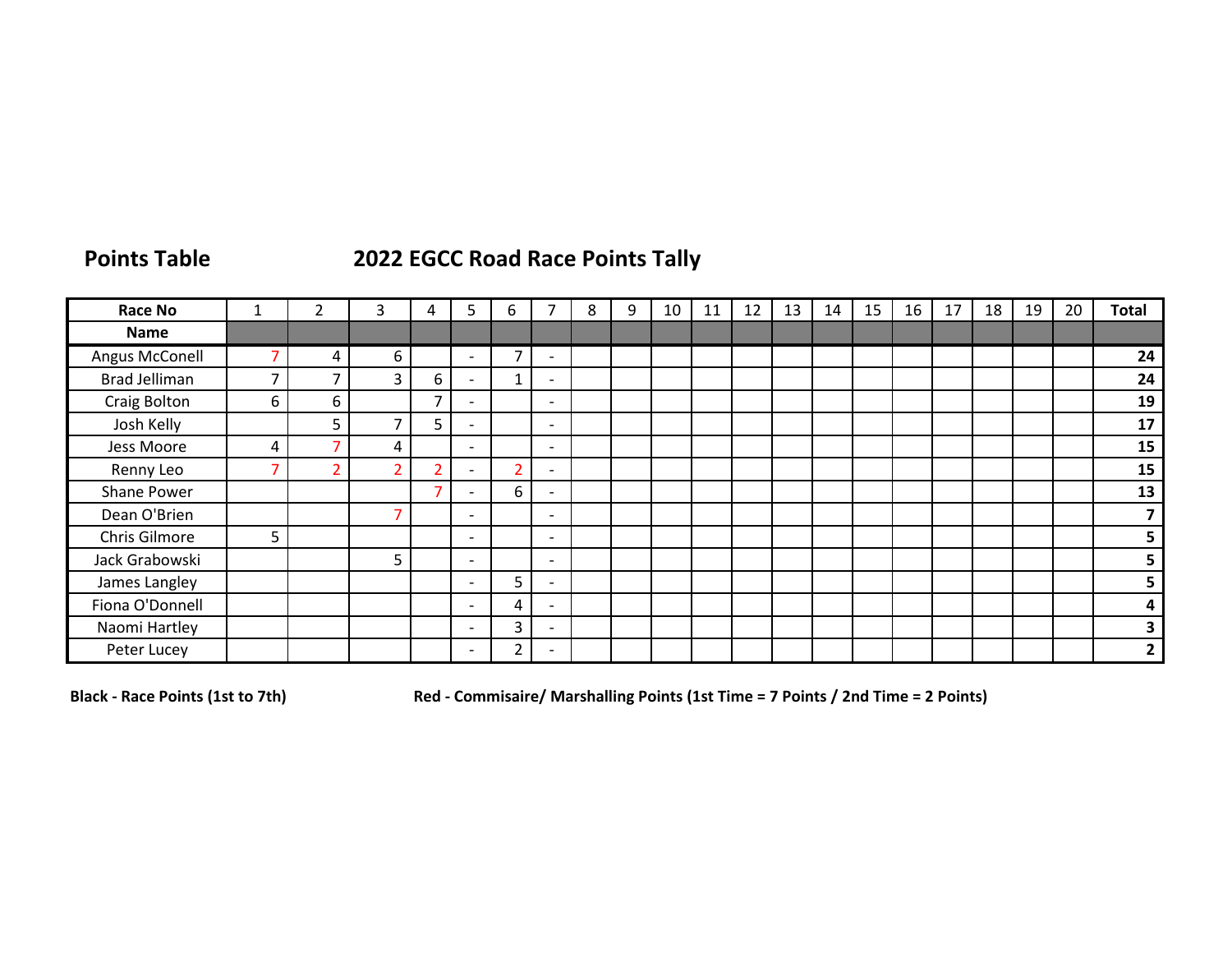|               | Race 1 - Prologue Bridge to Bridge ITT 7.41 Km - 13/03/2022 |                      |                   |                        |                    |                  |                      |                      |  |  |  |  |  |
|---------------|-------------------------------------------------------------|----------------------|-------------------|------------------------|--------------------|------------------|----------------------|----------------------|--|--|--|--|--|
| <b>Name</b>   | <b>Start Position</b>                                       | <b>Race Distance</b> | <b>Start Time</b> | <b>Finish Position</b> | <b>Finish Time</b> | <b>Ride Time</b> | <b>Race Position</b> | <b>Average Speed</b> |  |  |  |  |  |
| Brad Jelliman |                                                             | 7.41                 | 0:03:00           |                        | 0:11:17            | 0:08:17          |                      | 53.67                |  |  |  |  |  |
| Craig Bolton  |                                                             | 7.41                 | 0:02:00           |                        | 0:10:18            | 0:08:18          |                      | 53.57                |  |  |  |  |  |
| Chris Gilmore |                                                             | 7.41                 | 0:01:00           |                        | 0:09:29            | 0:08:29          |                      | 52.41                |  |  |  |  |  |
| Jess Moore    |                                                             | 7.41                 | 0:00:00           |                        | 0:09:19            | 0:09:19          |                      | 47.72                |  |  |  |  |  |

**Commisaire : Renny Leo**

**Marshall : Angus McConnell**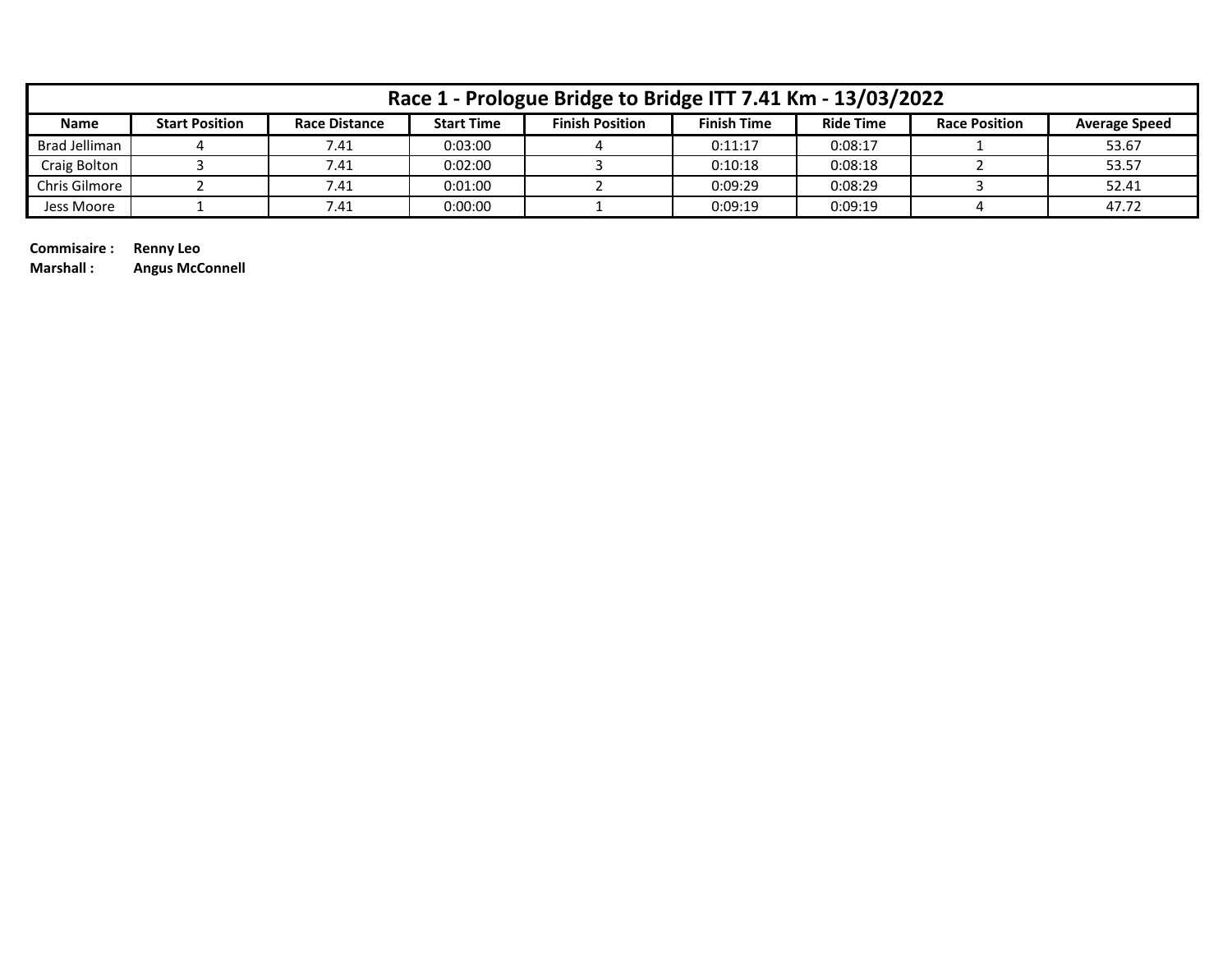|                 | Race 2 - Kanowna Return Scratch Race 35.00 Km Yarri Road - 20/03/2022 |                      |                   |                        |                    |                  |                      |                      |  |  |  |  |
|-----------------|-----------------------------------------------------------------------|----------------------|-------------------|------------------------|--------------------|------------------|----------------------|----------------------|--|--|--|--|
| <b>Name</b>     | <b>Start Position</b>                                                 | <b>Race Distance</b> | <b>Start Time</b> | <b>Finish Position</b> | <b>Finish Time</b> | <b>Ride Time</b> | <b>Race Position</b> | <b>Average Speed</b> |  |  |  |  |
| Brad Jelliman   |                                                                       | 35.00                | 0:00:00           |                        | 0:53:59            | 0:53:59          |                      | 38.90                |  |  |  |  |
| Craig Bolton    |                                                                       | 35.00                | 0:00:00           |                        | 0:54:00            | 0:54:00          |                      | 38.89                |  |  |  |  |
| Josh Kelly      |                                                                       | 35.00                | 0:00:00           |                        | 0:55:03            | 0:55:03          |                      | 38.15                |  |  |  |  |
| Angus McConnell |                                                                       | 35.00                | 0:00:00           |                        | 0:57:51            | 0:57:51          |                      | 36.30                |  |  |  |  |

**Commisaire : Jess Moore**

**Marshall : Renny Leo**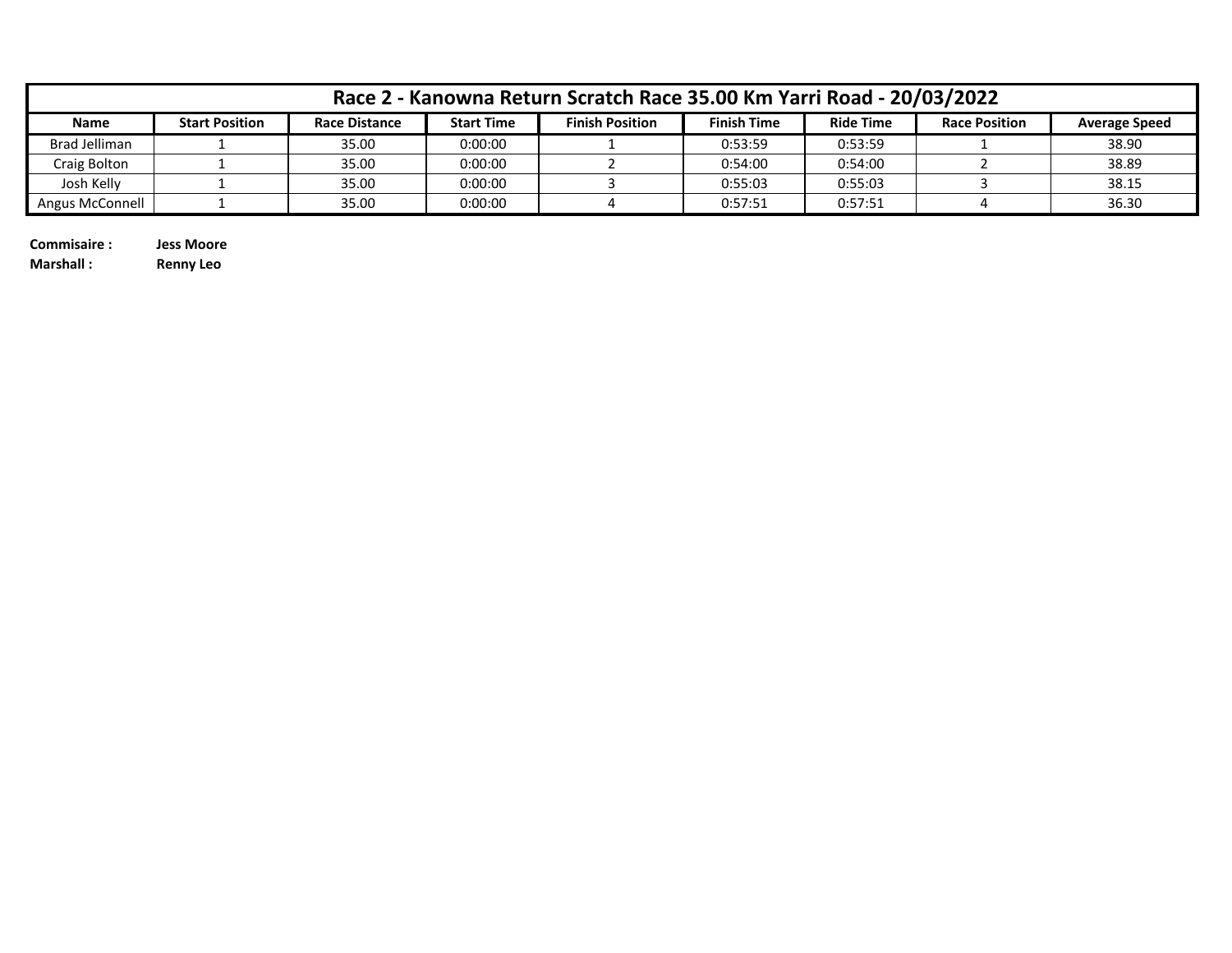| Race 3 - Alice Docherty Memorial Handicap 30 Km Bulong Rd - 27/03/2022 |        |                                              |                 |            |           |            |          |            |  |  |  |
|------------------------------------------------------------------------|--------|----------------------------------------------|-----------------|------------|-----------|------------|----------|------------|--|--|--|
| Name                                                                   | Grade  | Handicap                                     | <b>Distance</b> | Clock Time | Race Time | Finish Pos | Av Speed | Behind 1st |  |  |  |
| Josh Kelly                                                             |        | 0:11:00                                      | 30              | 0:59:11    | 0:48:11   |            | 37.36    | 0:00:00    |  |  |  |
| Angus McConnell                                                        |        | 0:08:00                                      | 30              | 0:59:21    | 0:51:21   |            | 35.05    | 0:00:10    |  |  |  |
| Jack Grabowski                                                         | B      | 0:11:00                                      | 30              | 0:59:26    | 0:48:26   |            | 37.16    | 0:00:15    |  |  |  |
| Jess Moore                                                             | B      | 0:11:00                                      | 30              | 0:59:30    | 0:48:30   |            | 37.11    | 0:00:19    |  |  |  |
| <b>Brad Jelliman</b>                                                   | A      | 0:16:00                                      | 30              | 1:03:15    | 0:47:15   |            | 38.10    | 0:04:04    |  |  |  |
| <b>Bryce Greatorex</b>                                                 | Social | Started on 0:00:00 (D Grade - No Time Taken) |                 |            |           |            |          |            |  |  |  |

**Commissaire - Renny Leo Marshall - Dean O'Brien**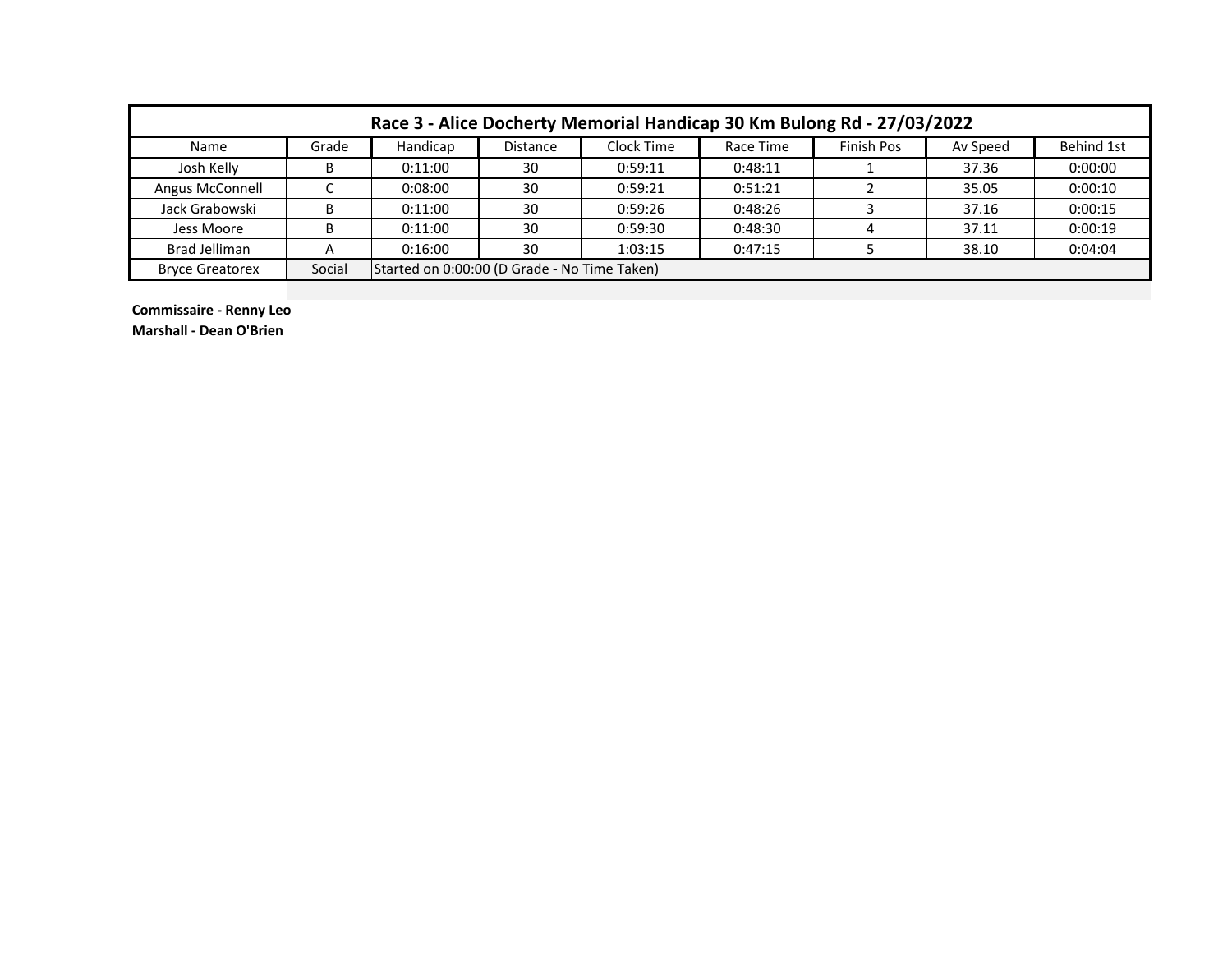| Race 4 - Phil Tanner Memorial Handicap 51 Km BP to Red Hill - 1/05/2022 |       |          |          |            |           |                   |          |            |  |  |
|-------------------------------------------------------------------------|-------|----------|----------|------------|-----------|-------------------|----------|------------|--|--|
| Name                                                                    | Grade | Handicap | Distance | Clock Time | Race Time | <b>Finish Pos</b> | Av Speed | Behind 1st |  |  |
| Craig Bolton                                                            |       | 0:00:00  |          | 1:15:16    | 1:15:16   |                   | 40.66    | 0:00:00    |  |  |
| Brad Jelliman                                                           |       | 0:00:00  | 51       | 1:15:31    | 1:15:31   |                   | 40.52    | 0:00:15    |  |  |
| Josh Kelly                                                              |       | 0:00:00  |          | 1:16:02    | 1:16:02   |                   | 40.25    | 0:00:46    |  |  |

**Commissaire - Renny Leo**

**Marshall - Shane Power**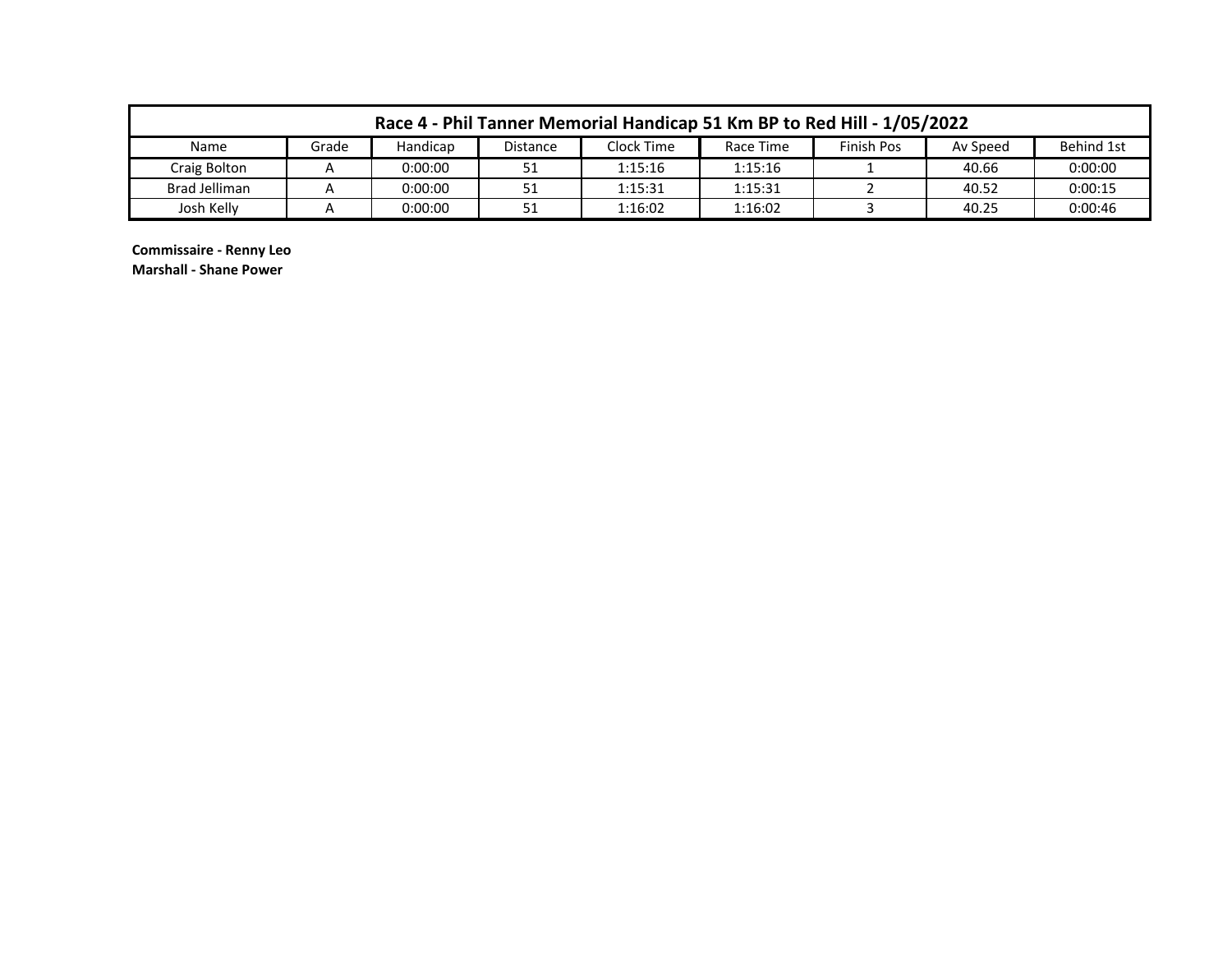| Race 5 - 90 Kalgoorlie-Ora Banda-Broadarrow - 8/05/2022 (Cancelled) |       |          |                 |                          |           |                          |                          |            |  |  |  |
|---------------------------------------------------------------------|-------|----------|-----------------|--------------------------|-----------|--------------------------|--------------------------|------------|--|--|--|
| Name                                                                | Grade | Handicap | <b>Distance</b> | Clock Time               | Race Time | Finish Pos               | Av Speed                 | Behind 1st |  |  |  |
| Craig Bolton                                                        |       | 0:00:00  | 90              |                          |           |                          |                          |            |  |  |  |
| Brad Jelliman                                                       |       | 0:00:00  | 90              | $\overline{\phantom{0}}$ |           | $\overline{\phantom{0}}$ | $\overline{\phantom{0}}$ |            |  |  |  |
| Josh Kelly                                                          |       | 0:00:00  | 90              |                          |           |                          |                          |            |  |  |  |

**Commissaire - N/A Marshall - N/A**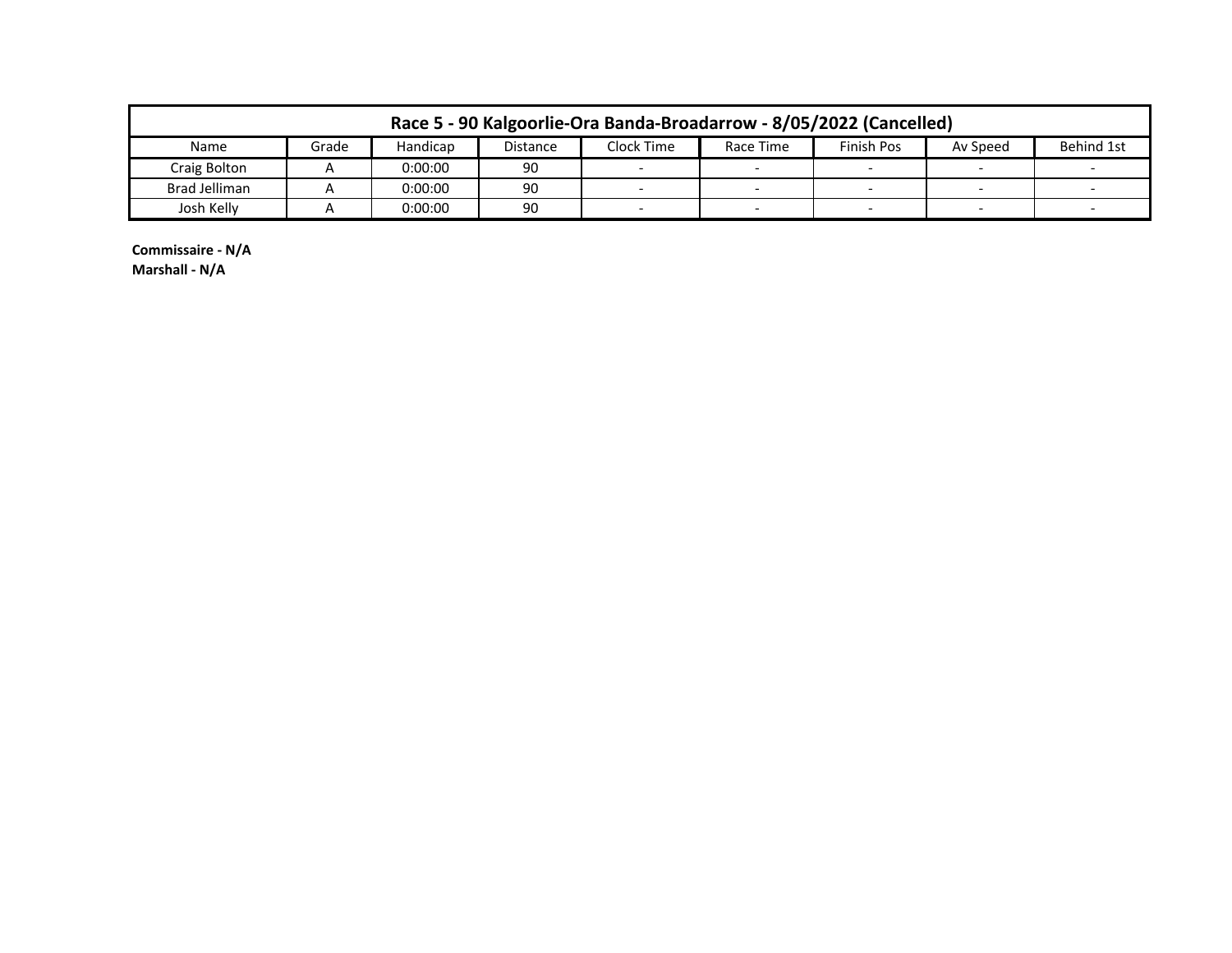|                 | Race 6 - Lionel Hitchcock Memorial Handicap 130km Menzies to Kalgoorlie - 22/05/2022 |          |          |            |           |            |          |                   |  |  |  |  |  |
|-----------------|--------------------------------------------------------------------------------------|----------|----------|------------|-----------|------------|----------|-------------------|--|--|--|--|--|
| Name            | Grade                                                                                | Handicap | Distance | Clock Time | Race Time | Finish Pos | Av Speed | <b>Behind 1st</b> |  |  |  |  |  |
| Angus McConnell |                                                                                      | 0:06:00  | 130      | 3:54:57    | 3:48:57   |            | 34.07    | 0:00:00           |  |  |  |  |  |
| Shane Power     |                                                                                      | 0:06:00  | 130      | 3:54:59    | 3:48:59   | 2          | 34.06    | 0:00:02           |  |  |  |  |  |
| James Langley   |                                                                                      | 0:06:00  | 130      | 3:56:35    | 3:50:35   | 3          | 33.83    | 0:01:38           |  |  |  |  |  |
| Fiona O'Donnell | D                                                                                    | 0:00:00  | 130      | 3:57:14    | 3:57:14   | 4          | 32.88    | 0:02:17           |  |  |  |  |  |
| Naomi Hartley   | D                                                                                    | 0:00:00  | 130      | 3:57:29    | 3:57:29   | 5.         | 32.84    | 0:02:32           |  |  |  |  |  |
| Peter Lucey     | D                                                                                    | 0:00:00  | 130      | 3:57:43    | 3:57:43   | 6          | 32.81    | 0:02:46           |  |  |  |  |  |
| Brad Jelliman   | A                                                                                    | 0:16:00  | 130      | 3:59:00    | 3:43:00   | 7          | 34.98    | 0:04:03           |  |  |  |  |  |
| Craig Bolton    | A                                                                                    | 0:16:00  | 130      | 3:59:01    | 3:43:01   | 8          | 34.97    | 0:04:04           |  |  |  |  |  |
| Chris Gilmore   |                                                                                      | 0:06:00  | 130      | 3:59:35    | 3:53:35   | 9          | 33.39    | 0:04:38           |  |  |  |  |  |
| Josh Kelly      | A                                                                                    | 0:12:00  | 130      | 3:59:37    | 3:47:37   | 10         | 34.27    | 0:04:40           |  |  |  |  |  |
| Jess Moore      | B                                                                                    | 0:12:00  | 130      | 3:59:49    | 3:47:49   | 11         | 34.24    | 0:04:52           |  |  |  |  |  |
| Dean O'Brien    | A                                                                                    | 0:16:00  | 130      | 4:04:08    | 3:48:08   | 12         | 34.19    | 0:09:11           |  |  |  |  |  |

**Commissaire - Renny Leo**

**Marshall - Gavin Gilmore (Neutral Bunch Ride Menzies to Broad Arrow - Handicap Race from Broad Arrow to Kalgoorlie)**